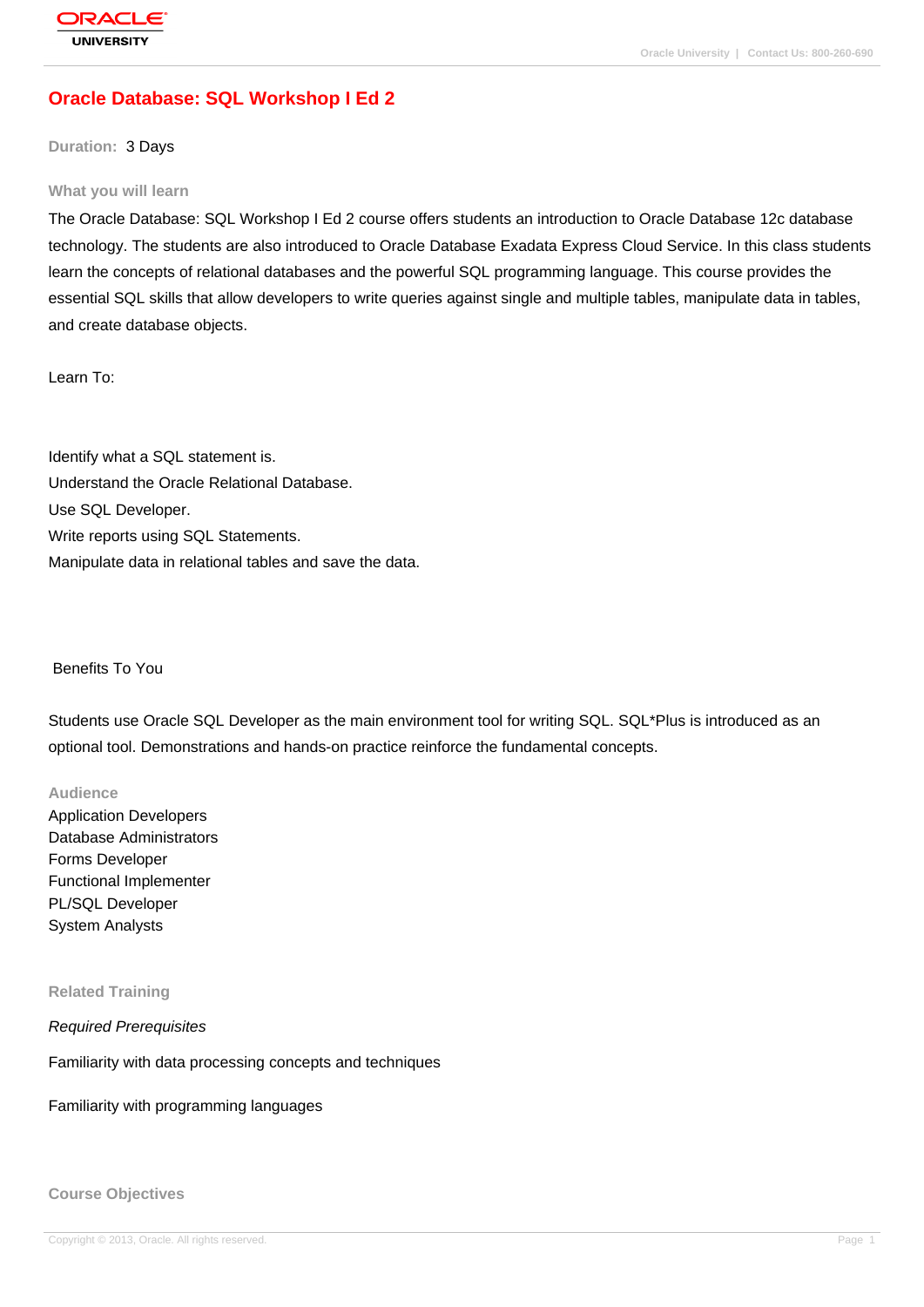Identify the major components of Oracle Database

Retrieve row and column data from tables with the SELECT statement

Create reports of sorted and restricted data

Employ SQL functions to generate and retrieve customized data

Run complex queries to retrieve data from multiple tables

Run data manipulation language (DML) statements to update data in Oracle Database

### **Course Topics**

### **Introduction**

Course Objectives, Course Agenda and Appendixes Used in this Course Overview of Oracle Database 12c and Related Products Overview of relational database management concepts and terminologies Introduction to SQL and its development environments What is Oracle SQL Developer? Starting SQL\*Plus from Oracle SQL Developer The Human Resource(HR) Schema Tables used in the Course

## **Retrieving Data using the SQL SELECT Statement**

Capabilities of the SELECT statement Arithmetic expressions and NULL values in the SELECT statement Column aliases Use of concatenation operator, literal character strings, alternative quote operator, and the DISTINCT keyword Use of the DESCRIBE command

### **Restricting and Sorting Data**

Limiting the Rows Rules of precedence for operators in an expression Sorting rows using ORDER BY clause SQL row limiting clause in a query Substitution Variables Using the DEFINE and VERIFY command

# **Using Single-Row Functions to Customize Output**

Describe the differences between single row and multiple row functions Manipulate strings with character function in the SELECT and WHERE clauses Nesting Functions Manipulate numbers with the ROUND, TRUNC and MOD functions Perform arithmetic with date data Manipulate dates with the date functions

# **Using Conversion Functions and Conditional Expressions**

Describe implicit and explicit data type conversion Use the TO\_CHAR, TO\_NUMBER, and TO\_DATE conversion functions